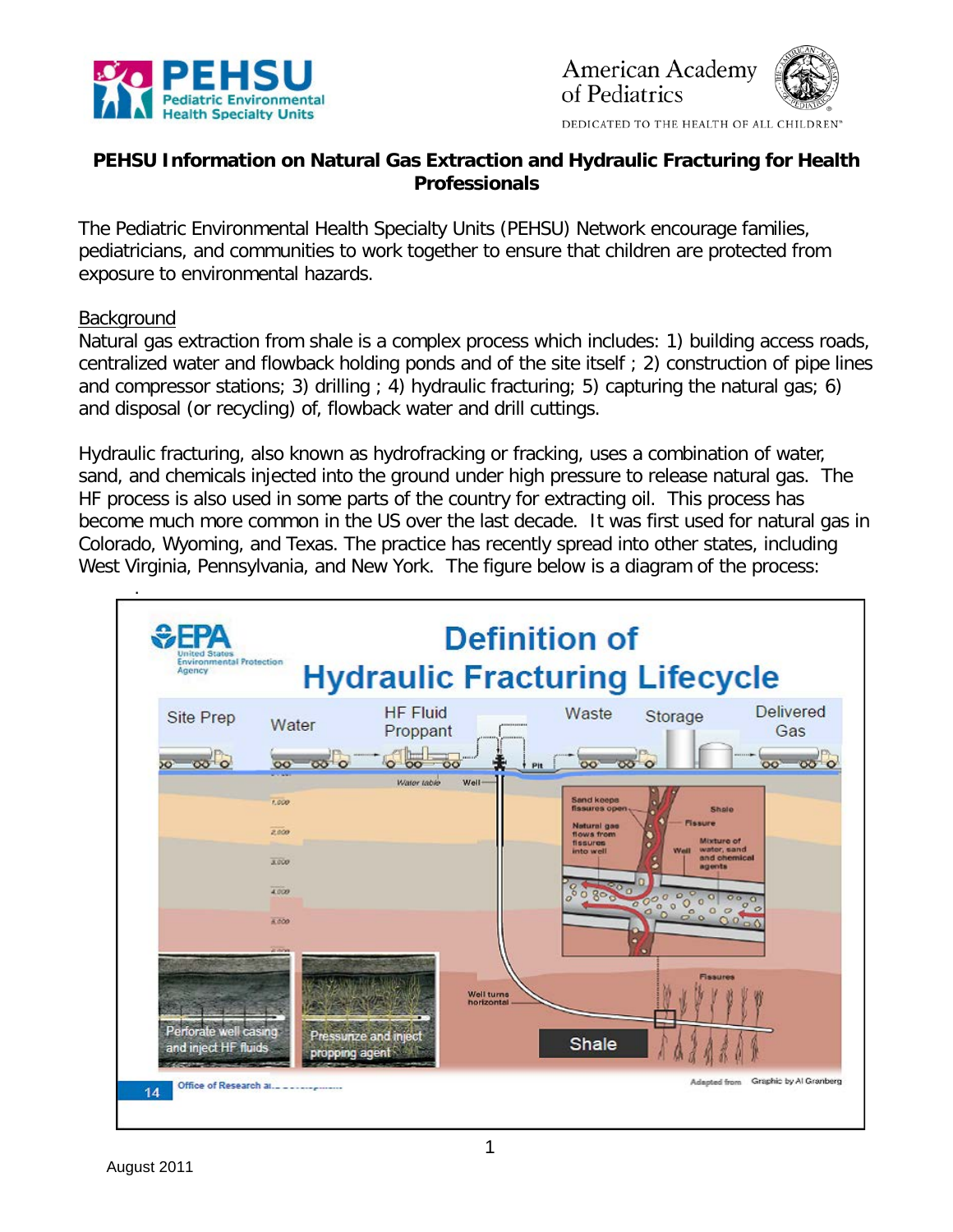## Health Issues

Questions regarding the possible health effects of Natural gas extraction/Hydraulic fracturing (NGE/HF) have been raised about water and air quality. To ensure that children's health is part of the ongoing evaluation of possible human health effects of NGE/HF, the Pediatric Environmental Health Specialty Unit (PEHSU) network, which consists of experts throughout the country dedicated to preventing adverse pediatric health outcomes from environmental causes, developed this fact sheet. A distinct challenge in discussing these possible health effects is the lack of research regarding the human health effects of NGE/HF. Most of the research to date focuses on ecosystem health. Because many questions remain unanswered, the PEHSU network recommends a precautionary approach to toxicants in general and to the NGE/HF process specifically.

## Water Contamination

One of the potential routes of exposure to toxics from the NGE/HF process is the contamination of drinking water, including public water supplies and private wells. This can occur when geologic fractures extend into groundwater or from leaks from the natural gas well if it passes through the water table. In addition, drilling fluid, chemical spills, and disposal pit leaks may contaminate surface water supplies. A study conducted in New York and Pennsylvania found that methane contamination of private drinking water wells was associated with proximity to active natural gas drilling. (Osborne SG, et al., 2011). While many of the chemicals used in the drilling and fracking process are proprietary, the list includes benzene, toluene, ethyl benzene, xylene, ethylene glycol, glutaraldehyde and other biocides, hydrochloric acid, and hydrogen treated light petroleum distillates. These substances have a wide spectrum of potential toxic effects on humans ranging from cancer to adverse effects on the reproductive, neurological, and endocrine systems (ATSDR, Colborn T, et al, U.S. EPA 2009).

# Air Pollution

Sources of air pollution around a drilling facility include diesel exhaust from the use of machinery and heavy trucks, and fugitive emissions from the drilling and NGE/HF processes. These air pollutants are associated with a spectrum of adverse health outcomes in humans. Increases in particulate matter air pollution, for example, have been linked to respiratory illnesses, wheezing in infants, cardiovascular events, and premature death (Laden F, et al, Lewtas J, Ryan PH, et al, Sacks JD, et al). Since each fracturing event at each well requires up to 2,400 industrial truck trips, residents near the site and along the truck routes may be exposed to increased levels of these air pollutants (New York State DECDMR, 2009).

Volatile organic compounds can escape capture from the wells and combine with nitrogen oxides to produce ground-level ozone (CDPHE 2008, CDPHE 2010). Due to its inflammatory effects on the respiratory tract, ground-level ozone has been linked to asthma exacerbations and respiratory deaths. Elevated ozone levels have been found in rural areas of Wyoming, partially attributed to natural gas drilling in these locations. (Wyoming Department of Environmental Quality, 2010). In an air sampling study from 2005 to 2007 conducted in Colorado, researchers found that air benzene concentrations approached or exceeded health-based standards at sites associated with oil or gas drilling (Garfield County PHD,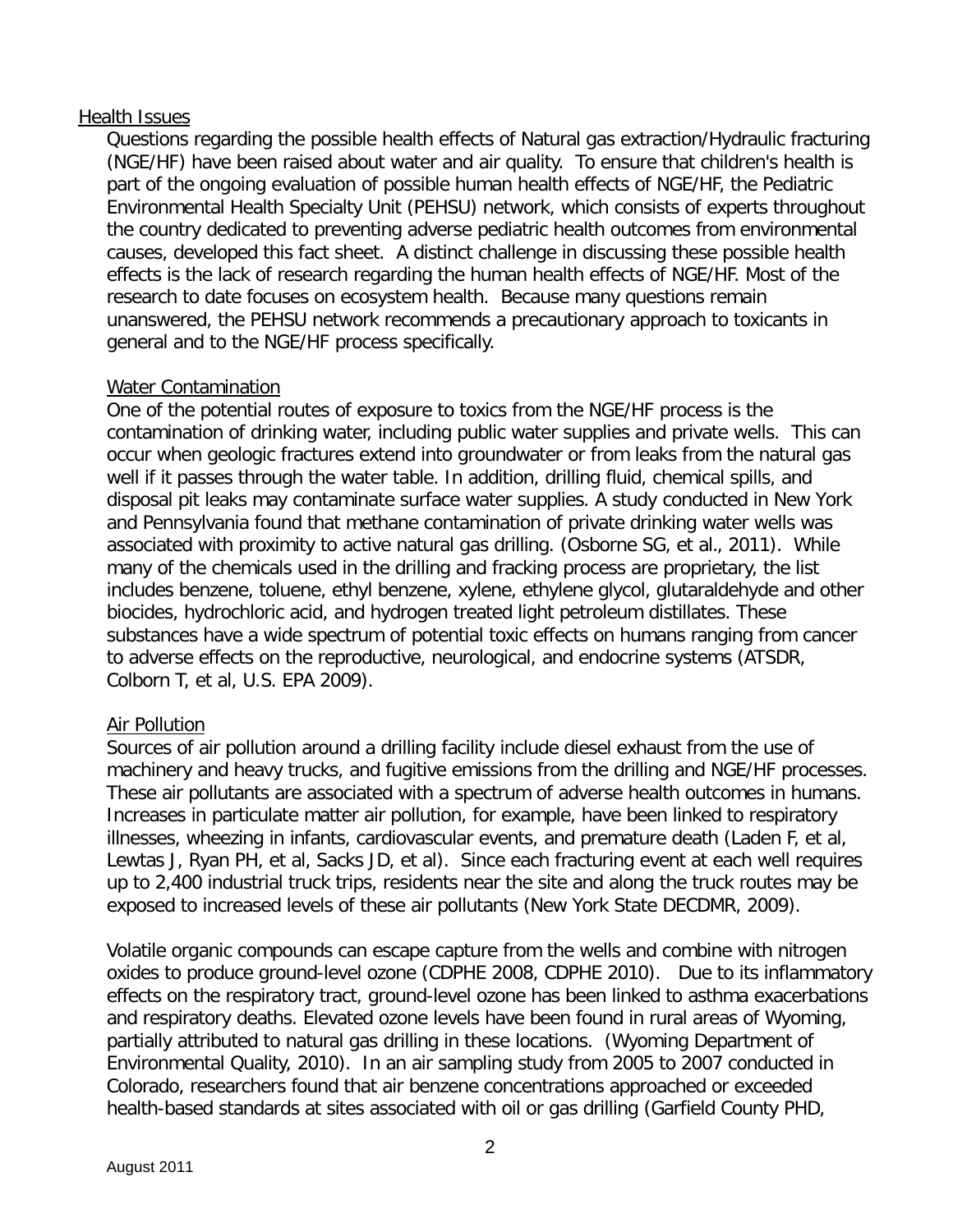2007). Benzene exposure during pregnancy has been associated with neural tube defects (Lupo PJ, et al), decreased birth parameters (Slama R, et al., 2009), and childhood leukemia (Whitworth KW, et al., 2008).

## Noise Pollution

Noise pollution from the drilling process and resulting truck traffic has not been optimally evaluated, but since drilling sites have been located in close proximity to housing in many locations, noise from these industrial sources might impact sleep, and that has been associated with negative effects on learning and other aspects of daily living (Stansfeld SA, et al., 2003, WHO 2011).

## Special Susceptibility of Children

Children are more vulnerable to environmental hazards. They eat, drink, and breathe more than adults on a pound for pound basis. Research has also shown that children are not able to metabolize some toxicants as well as adults due to immature detoxification processes. Moreover, the fetus and young child are in a critical period of development when toxic exposures can have profound negative effects.

#### Recommendations

In light of the lack of research investigating the potential adverse human health effects from gas and oil well operations located in close proximity to human habitation, as well as considering the unique vulnerability of children, the PEHSU network recommends the following:

- Continuing the surveillance of water quality, noise levels, and air pollution in areas where NGE/HF sites are located near communities.
- Monitoring the health impacts of persons living in the area, preferably with cohort studies.
- Increasing the awareness of community healthcare providers about the possible health consequences of exposures from the NGE/HF processes, including occupational exposures to workers and the issue of take-home toxics (e.g., clothing and boots contaminated with drilling muds).
- Disclosure of all chemicals used in the drilling and NGE/HF and product dewatering to ensure that acute exposures are handled appropriately and to ensure that surveillance programs are optimized.
- Given the short half-lives of volatile organic compounds and the fact that many of the NGE/HF chemicals have not been disclosed, biologic testing should not be pursued unless there has been a known, direct exposure.
- In addition to the annual testing for coliforms and nitrates recommended by the U.S. EPA and the American Academy of Pediatrics (AAP), the AAP guidance recommends that families with private drinking water wells in NGE/HF areas should consider testing the wells before drilling begins and on a regular basis thereafter for chloride, sodium, barium, strontium, and VOCs in consultation with their local or state health department.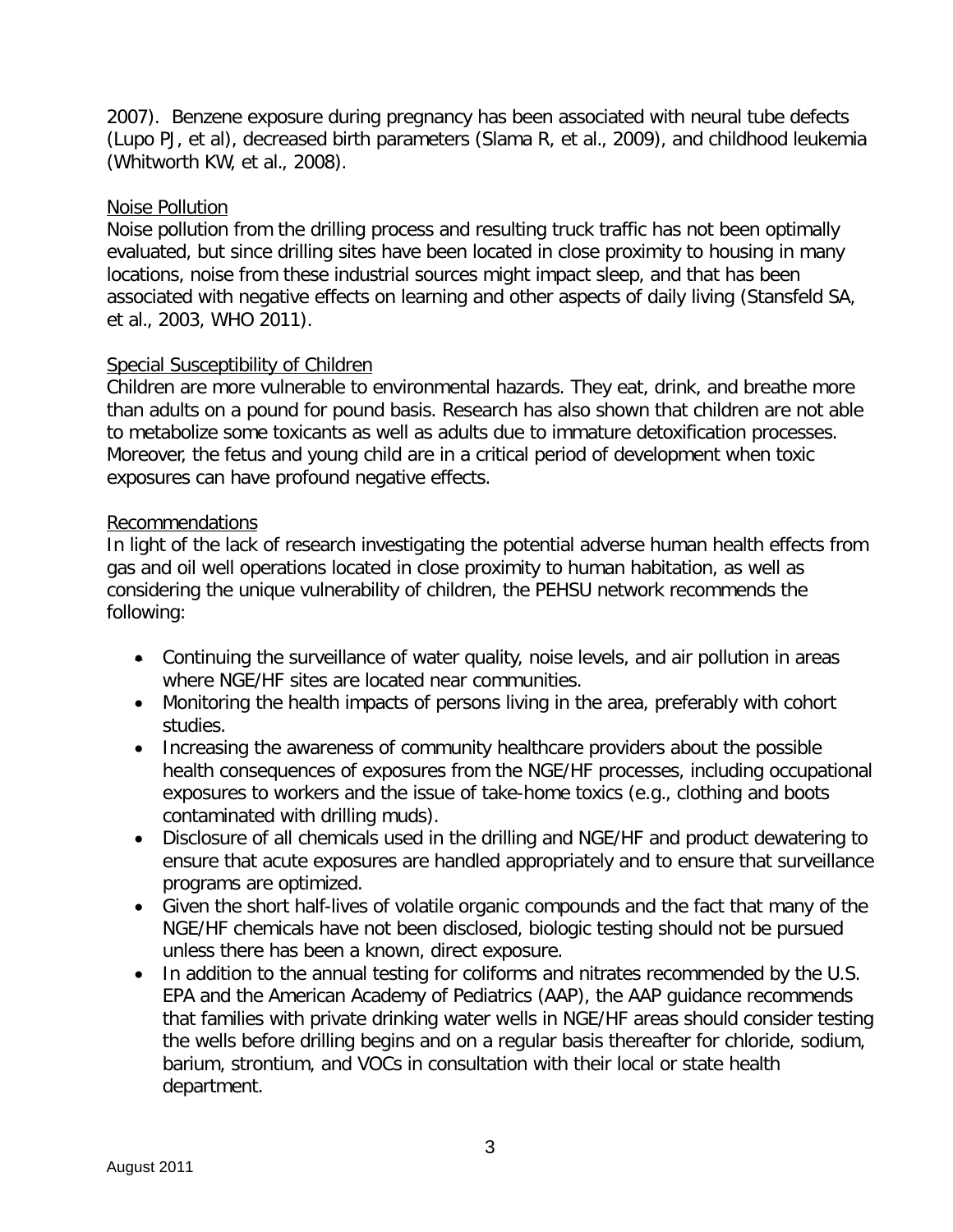• As invaluable resources for their local, state, and regional communities, health professionals should advocate for human health effects to be a part of the discussion regarding NGE/HF.

#### **For further information, please contact your regional Pediatric Environmental Health Specialty Unit, available at www.pehsu.net.**

#### References:

Agency for Toxic Substances and Disease Registry (ATSDR). 2007. Toxicological profile for Benzene. Atlanta, GA: U.S. Department of Health and Human Services, Public Health Service.

American Academy of Pediatrics (AAP), Committee on Environmental Health and Committee on Infectious Disease. Drinking Water from Private Wells and Risks to Children. Pediatrics 2009;123:1599-1605.

Colborn T, Kwiatkowski C, Schultz K, Bachran M. Natural Gas Operations from a Public Health Perspective. IN PRESS: Accepted for publication in the International Journal of Human and Ecological Risk Assessment, September 4, 2010. Expected publication: September-October 2011.

Colorado Department of Public Health and Environment (CDPHE). Public Health Implications of Ambient Air Exposures as Measured in Rural and Urban Oil & Gas Development Areas – an Analysis of 2008 Air Sampling Data, Garfield County, Colorado. 2010.

Colorado Department of Public Health and Environment (CDPHE). Public Health Implications of Ambient Air Exposures to Volatile Organic Compounds as Measured in Rural, Urban, and Oil & Gas Development Areas, Garfield County, Colorado. 2008.

Etzel RA, ed., American Academy of Pediatrics (AAP), Committee on Environmental Health. Noise. In: Pediatric Environmental Health. 2<sup>nd</sup> ed. Elk Gove Village, IL: American Academy of Pediatrics; 2003:311-321.

Friedman MS, Powell KE, Hutwagner L, Graham LM, Teague WG. Impact of changes in transportation and commuting behaviors during the 1996 Summer Olympic games in Atlanta on air quality and childhood asthma. JAMA 2001;285:897-905.

Garfield County Public Health Department (GCPHD). Garfield County Ambient Air Quality Monitoring Study June 2005-May 2007. G. C. P. H. Department. Garfield County, CO.

Laden F, Neas LM, Dockery DW, Schwartz J. Association of fine particulate matter from different sources with daily mortality in six U.S. Cities. Environ Health Perspect. 2000 October; 108(10): 941–947.

Lewtas J. Air pollution combustion emissions: Characterization of causative agents and mechanisms associated with cancer, reproductive, and cardiovascular effects. Mutat Res. 2007 Nov-Dec; 636(1-3):95-133.

Lupo PJ, Symanski E, Waller DK, Chan W, Langlois PH, Canfield MA, Mitchell LE. 2011. Maternal Exposure to Ambient Levels of Benzene and Neural Tube Defects among Offspring: Texas, 1999–2004. Environ Health Perspect 119:397-402.

New York State Department of Environmental Conservation Division of Mineral Resources. Draft Supplemental Generic Environmental Impact Statement On The Oil, Gas and Solution Mining Regulatory Program. 2009.

Osborn SG, Vengosh A, Warner NR, Jackson RB. Methane contamination of drinking water accompanying gas-well drilling and hydraulic fracturing. PNAS 2011. doi: 10.1073/pnas.1100682108